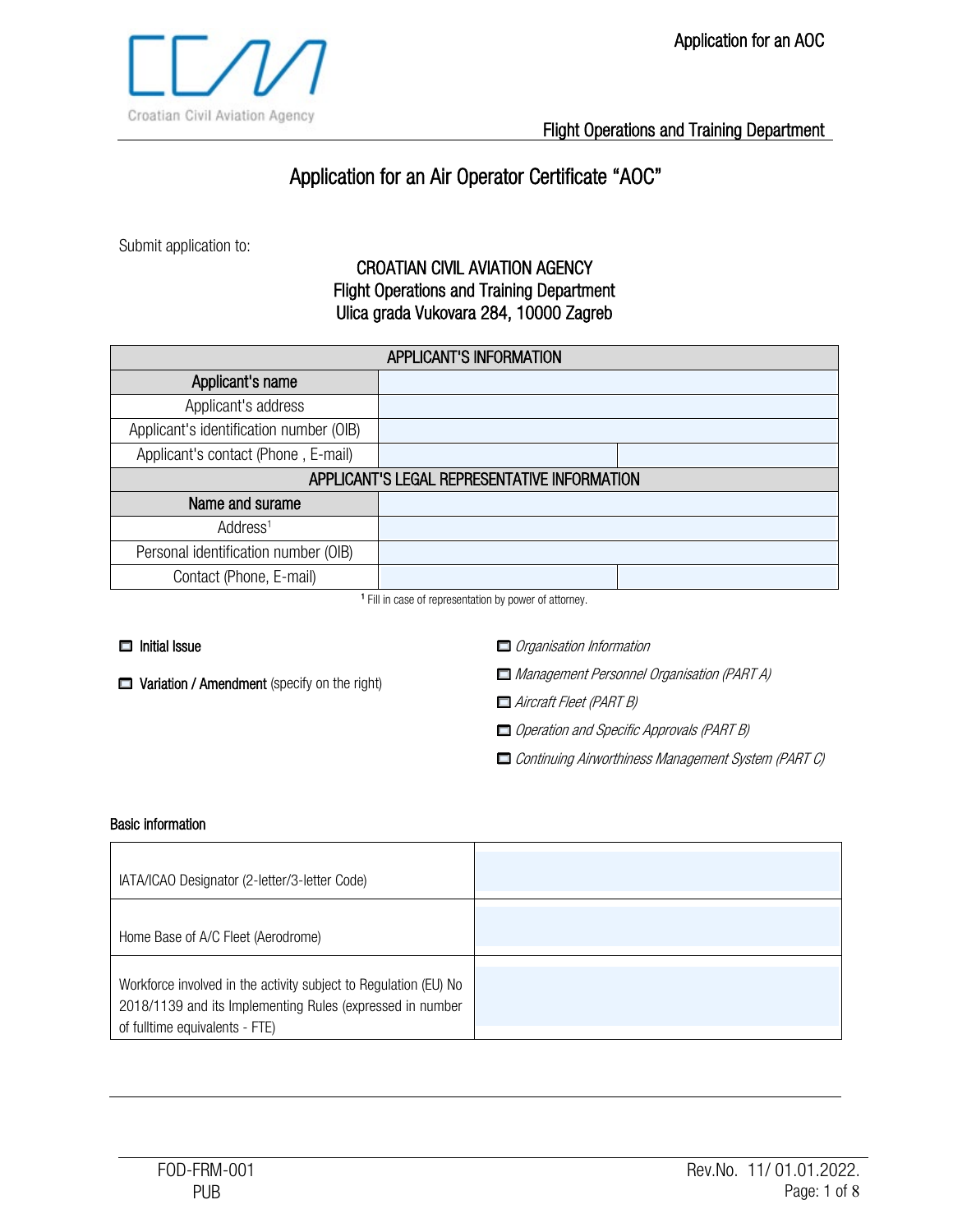| Part A                                              |      |          |                |  |
|-----------------------------------------------------|------|----------|----------------|--|
| Management Personnel<br>Function                    | Name | Phone No | E-mail address |  |
| Accountable Manager                                 |      |          |                |  |
| Deputy                                              |      |          |                |  |
| <b>Compliance Monitoring</b>                        |      |          |                |  |
| Manager                                             |      |          |                |  |
| Deputy                                              |      |          |                |  |
| Nominated person Flight<br>Operations               |      |          |                |  |
| Deputy                                              |      |          |                |  |
| Nominated person Ground<br>Operations               |      |          |                |  |
| Deputy                                              |      |          |                |  |
| Nominated person Crew<br>Training                   |      |          |                |  |
| Deputy                                              |      |          |                |  |
| Nominated person<br><b>Continuing Airworthiness</b> |      |          |                |  |
| Deputy                                              |      |          |                |  |
| Safety Manager                                      |      |          |                |  |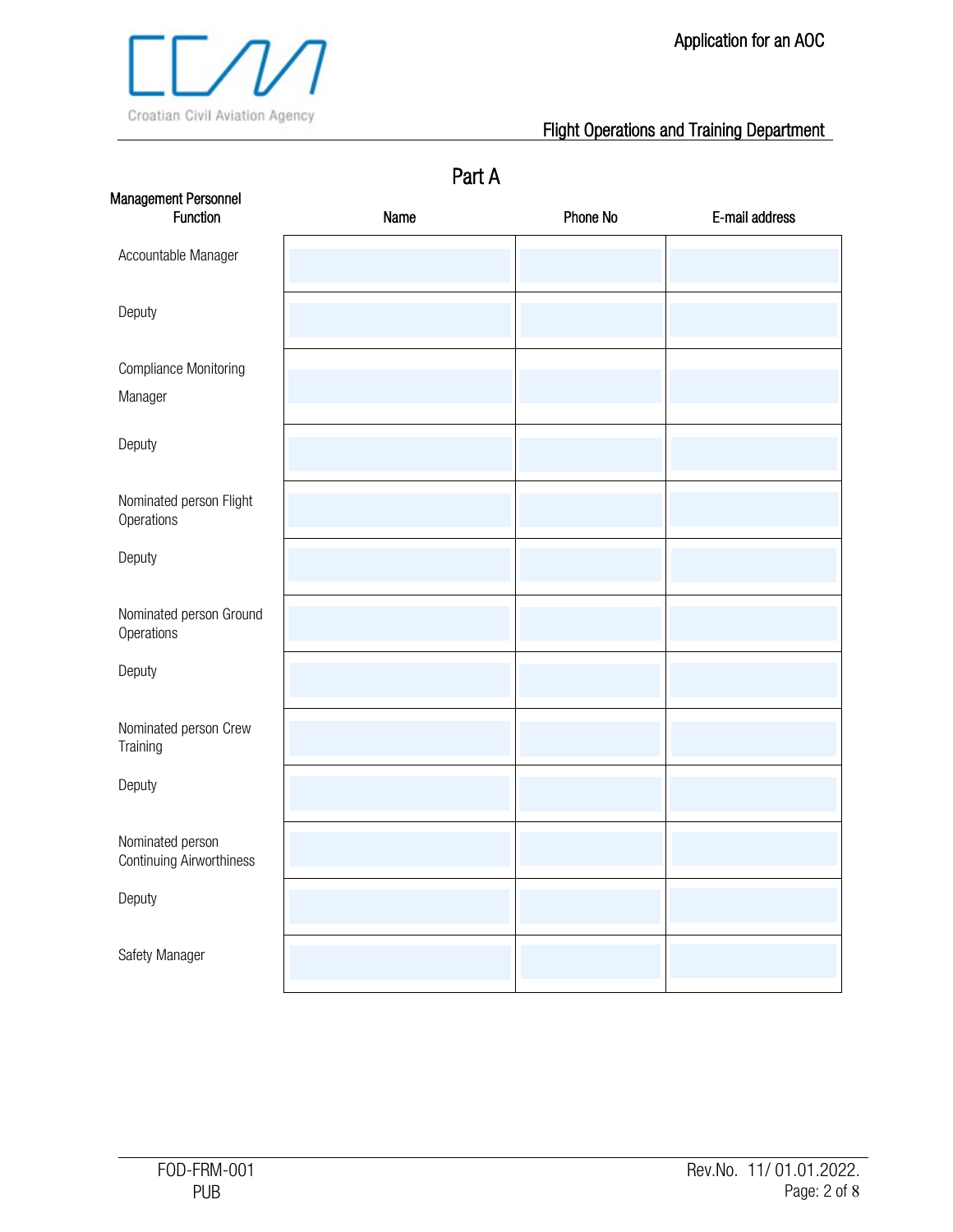

Part B Aircraft Information

| <u>Anvian inventuuvin</u>      |                                                  |
|--------------------------------|--------------------------------------------------|
| <b>Aircraft Type</b>           |                                                  |
| $Make - Model -$<br>Series;    | Serial<br>Hexadecimal<br>Number:<br>Code         |
| A/C Registration<br>Mark 9A-   | MTOM (kg)<br>Pax<br>Main base of<br>A/C<br>Seats |
| Date of first CofA             |                                                  |
| Dry lease-In (if applicable)   | Lease from<br>Lease until                        |
| Delivery date                  | Commercial operation date                        |
| Deletion date                  |                                                  |
| Aircraft Owner's Name          |                                                  |
| <b>Address and Nationality</b> |                                                  |

Operational Lease (Please submit copy of Leasing contract)

Financial Lease (Please submit copy of Leasing contract)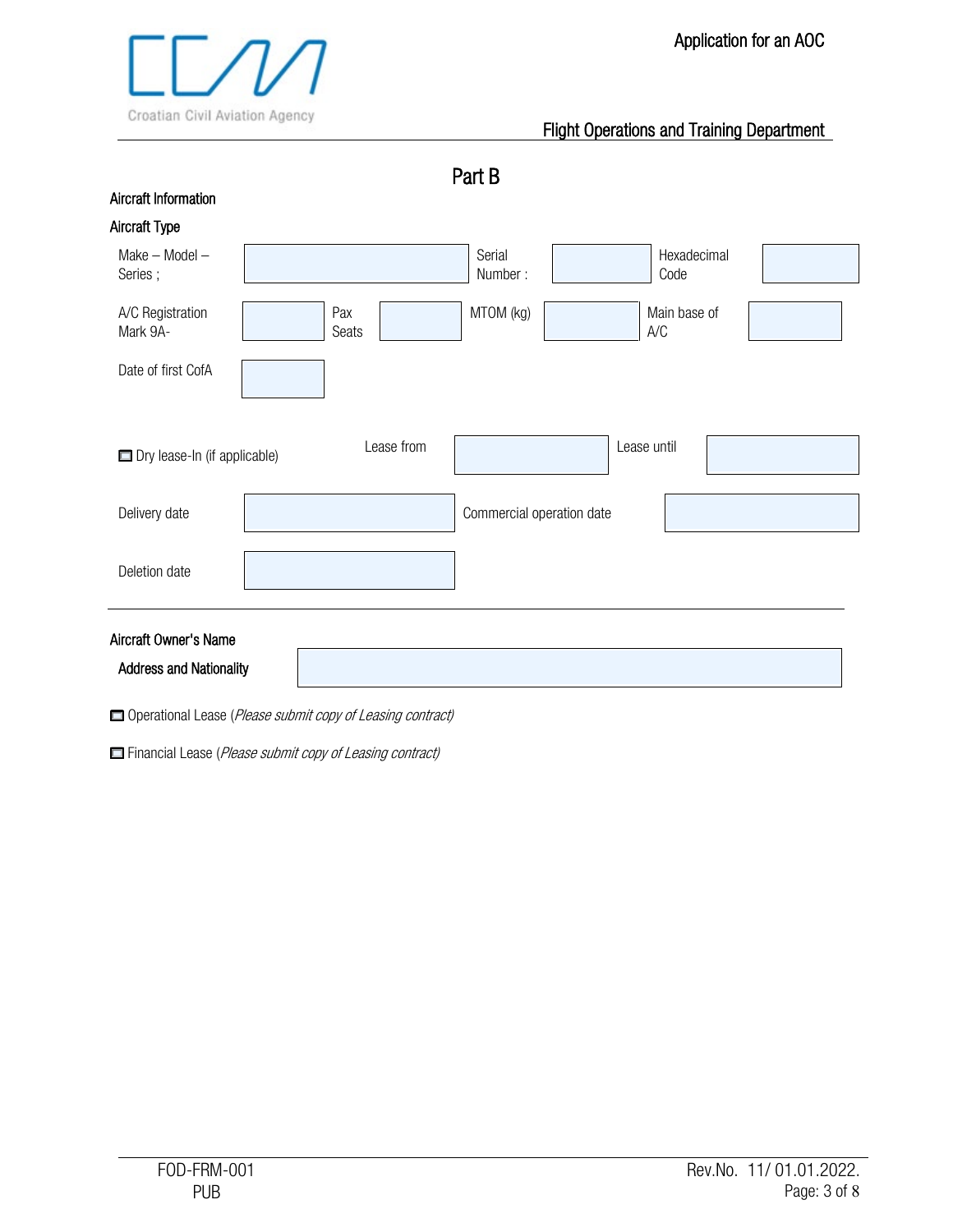

| Aircraft Type Information      |                                                  |
|--------------------------------|--------------------------------------------------|
| Aircraft Type                  |                                                  |
| $Make - Model -$<br>Series;    | Serial<br>Hexadecimal<br>Number:<br>Code         |
| A/C Registration<br>Mark 9A-   | MTOM (kg)<br>Pax<br>Main base of<br>Seats<br>A/C |
| Date of first CofA             |                                                  |
| Dry lease-In (if applicable)   | Lease from<br>Lease until                        |
| Delivery date                  | Commercial operation date                        |
| Deletion date                  |                                                  |
| Aircraft Owner's Name          |                                                  |
| <b>Address and Nationality</b> |                                                  |

Operational Lease (Please submit copy of Leasing contract)

Financial Lease (Please submit copy of Leasing contract)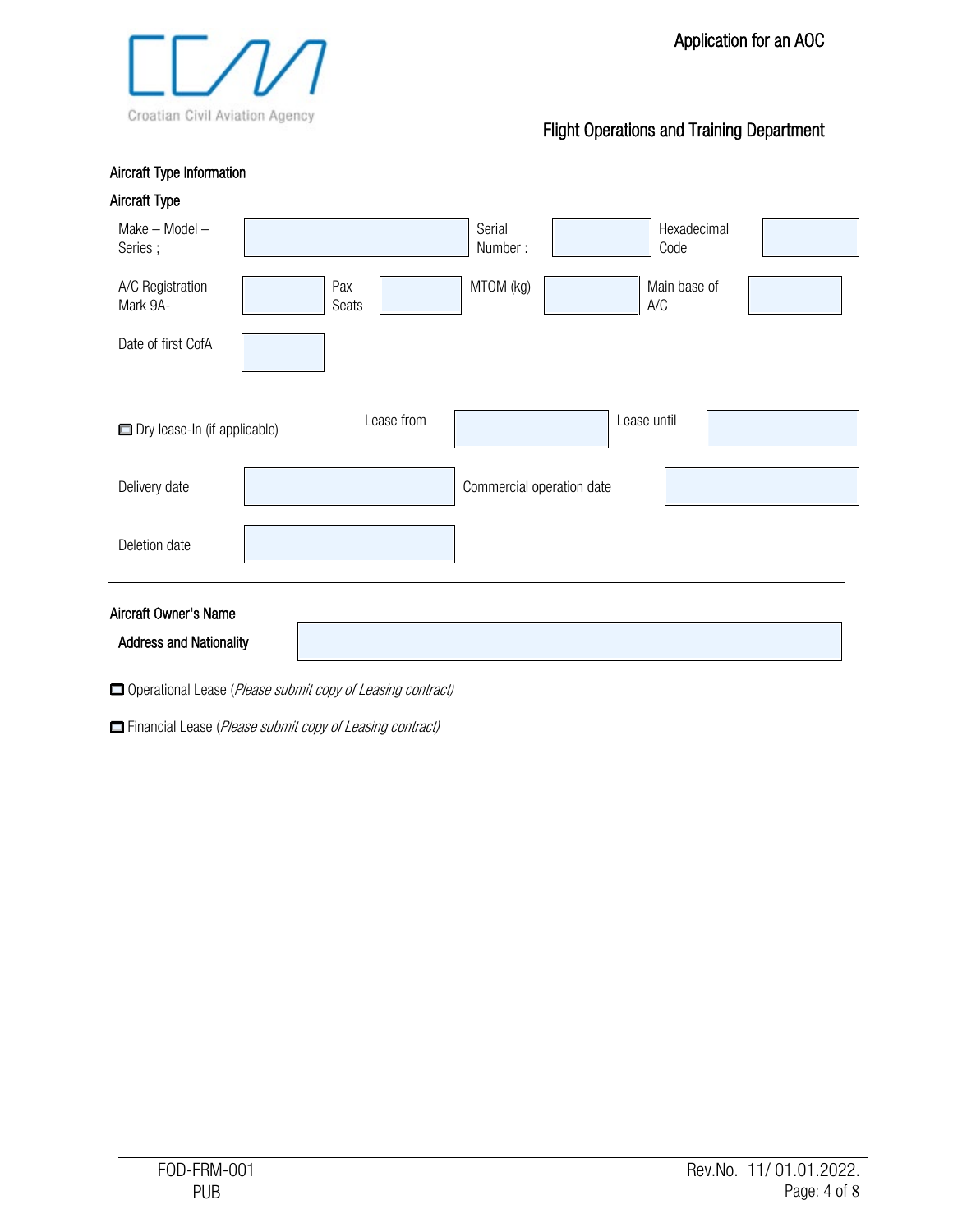

|  | Type(s) of Operation |
|--|----------------------|
|  |                      |

 $\Box$  A1 - Passengers only  $\Box$  Scheduled

□ A2 - Cargo only and the control of the Cargo only and A2 - Cargo only

□ A1 & A2 - Passengers & Cargo

## Area(s) of Operation

- $\Box$  Territory of Republic of Croatia (FIR LDZO)  $\Box$  NAT (iaw ICAO DOC 7030)
- $\Box$  EUR (iaw ICAO DOC 7030)  $\Box$  SAM (iaw ICAO DOC 7030)
- $\Box$  MID/ASIA (iaw ICAO DOC 7030)  $\Box$  CAR (iaw ICAO DOC 7030)
- $\Box$  AFI (iaw ICAO DOC 7030) ... NAM (iaw ICAO DOC 7030)
- 

- 
- 
- 

 $\Box$  – PAC (iaw ICAO DOC 7030)  $\Box$  – OTHER (to be specified by use of FIR/UIR location indicators or geographical coordinates)

## Special Limitations

 $\Box$  - VFR day/night only  $\Box$  - None

 $\Box$  - VFR day only  $\Box$  - Other (to be specified)

## Specific and other Approvals (for operations specifications)

- $\Box$  –Low visibility take-off (LVTO) operation
- $\Box$  Lower than standard category I (LTS CAT I) operation
- $\Box$  Standard category II (CAT II) operation
- $\Box$  Other than standard category II (OTS CAT II) operation
- $\Box$  Standard category III (CAT III) operation
- $\Box$  Approach operation utilising enhanced vision systems (EVS) for which an operational credit is applied to reduce the runway visual range (RVR) minima by no more than one third of the published RVR
- $\Box$  Use of electronic flight bags (EFBs) operational approval
- $\Box$  MNPS
- $\Box$  RVSM
- $\Box$  Transport of dangerous goods
- $\Box$  Helicopter operations with night vision imaging systems (NVIS)
- $\Box$  Helicopter hoist operations (HHO)
- $\Box$  Helicopter emergency medical service (HEMS) operations
- $\Box$  Authorization to provide cabin crew initial safety training
- $\Box$  Steep approach (FOD-FRM-012)
- $\Box$  Other (to be specified)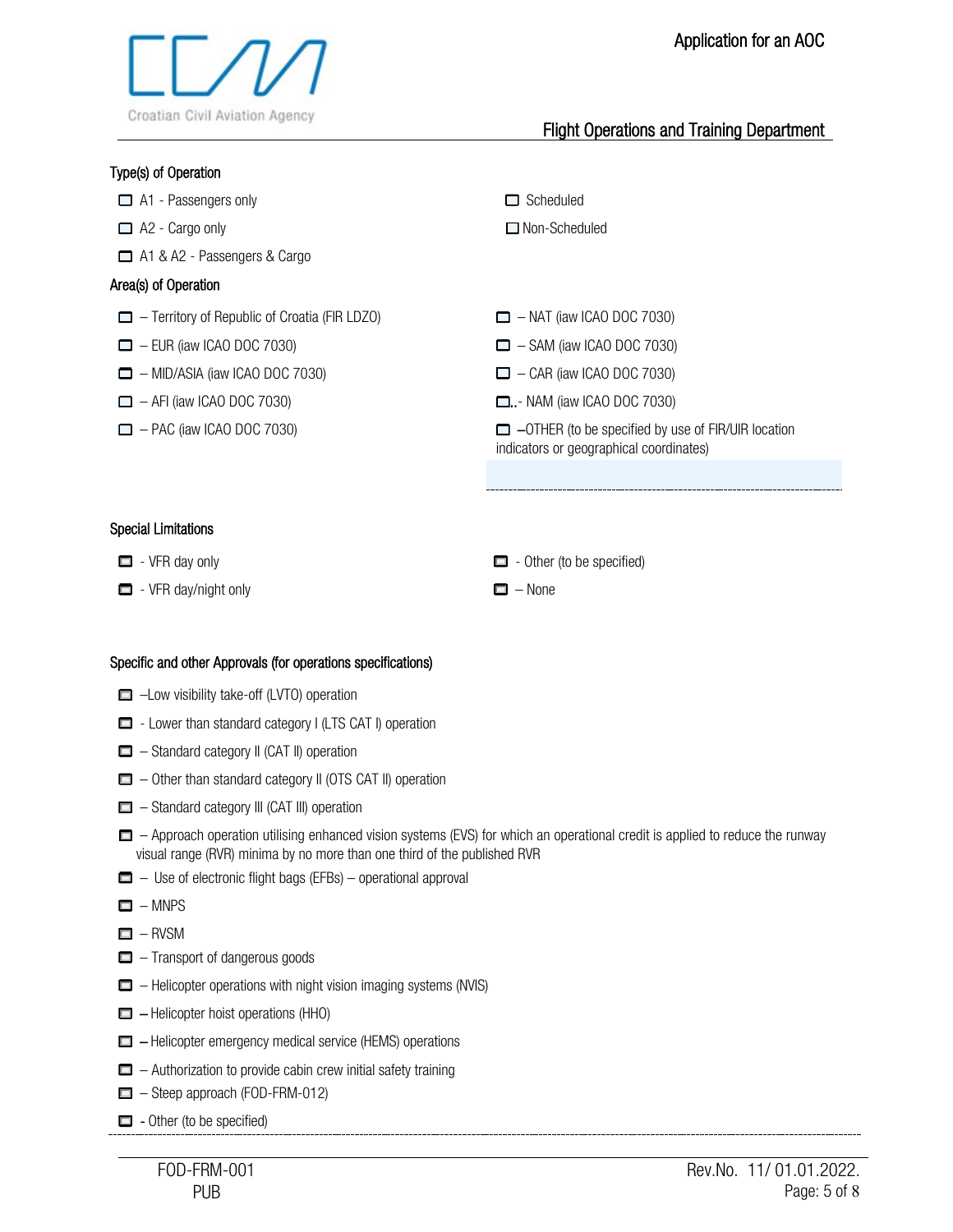Part C

#### Continuing Airworthiness Management System and Maintenance Arrangements \*\* (Please indicate applicable items by checking the box in front of the item)

| Item   |                                                                                                                                                                                                                                                                                                                                                | For official use only |         |                      |
|--------|------------------------------------------------------------------------------------------------------------------------------------------------------------------------------------------------------------------------------------------------------------------------------------------------------------------------------------------------|-----------------------|---------|----------------------|
|        |                                                                                                                                                                                                                                                                                                                                                | Approval<br>reference | Remarks | <b>AWI Signature</b> |
|        | M.A. Subpart G Approval (CAMO)(*) (Application on EASA Form 2 -<br>Send application to Airworthiness Department)                                                                                                                                                                                                                               |                       |         |                      |
|        | Name of Subcontracted Organization working under the Operator's<br>Quality System, if applicable (delegation of Continuing Airworthiness<br>$tasks)$ (*):                                                                                                                                                                                      |                       |         |                      |
|        | -MAKE SURE THAT CONTRACT EXISTS.                                                                                                                                                                                                                                                                                                               |                       |         |                      |
|        | Name and M.A. Subpart G approval reference of contracted CAMO, if<br>applicable (*)                                                                                                                                                                                                                                                            |                       |         |                      |
|        | Contract with PART 145 Organisation (*) (Send application for contract<br>approval to Airworthiness Department)<br>Name and PART 145 approval reference (*):                                                                                                                                                                                   |                       |         |                      |
|        | Continuing Airworthiness Maintenance Exposition Approval (CAME), if<br>applicable (Send CAME application to Airworthiness Department)                                                                                                                                                                                                          |                       |         |                      |
|        | Aircraft Maintenance Programme (AMP) Approval(*) (Send AMP<br>application to Airworthiness Department)<br>- MAKE SURE AIRCRAFT MAINTENANCE PROGRAMME IS ADEQUATE FOR THE<br>INTENDED TYPE OF OPERATION-ANNUAL UTILIZATION, RVSM, PBN, AWO ETC.<br>- MAKE SURE AIRCRAFT MAINTENANCE PROGRAMME CONTAINS RELIABILITY<br>PROGRAMME, IF APPLICABLE. |                       |         |                      |
|        | Aircraft Technical Log System Approval, if applicable                                                                                                                                                                                                                                                                                          |                       |         |                      |
| $\Box$ | <b>Certificate of Airworthiness</b>                                                                                                                                                                                                                                                                                                            |                       |         |                      |
| П      | ICAO 24 bit address allocation (Send application to<br>Airworthiness Department)                                                                                                                                                                                                                                                               |                       |         |                      |
| $\Box$ | Airworthiness Review Certificate (EASA Form 15a/b)                                                                                                                                                                                                                                                                                             |                       |         |                      |
|        | Continuing Airworthiness nominated person (EASA Form 4)<br>(*) for each Aircraft Type                                                                                                                                                                                                                                                          |                       |         |                      |

(\*\*) all applications, forms and information to be filed directly at CCAA Airworthiness Department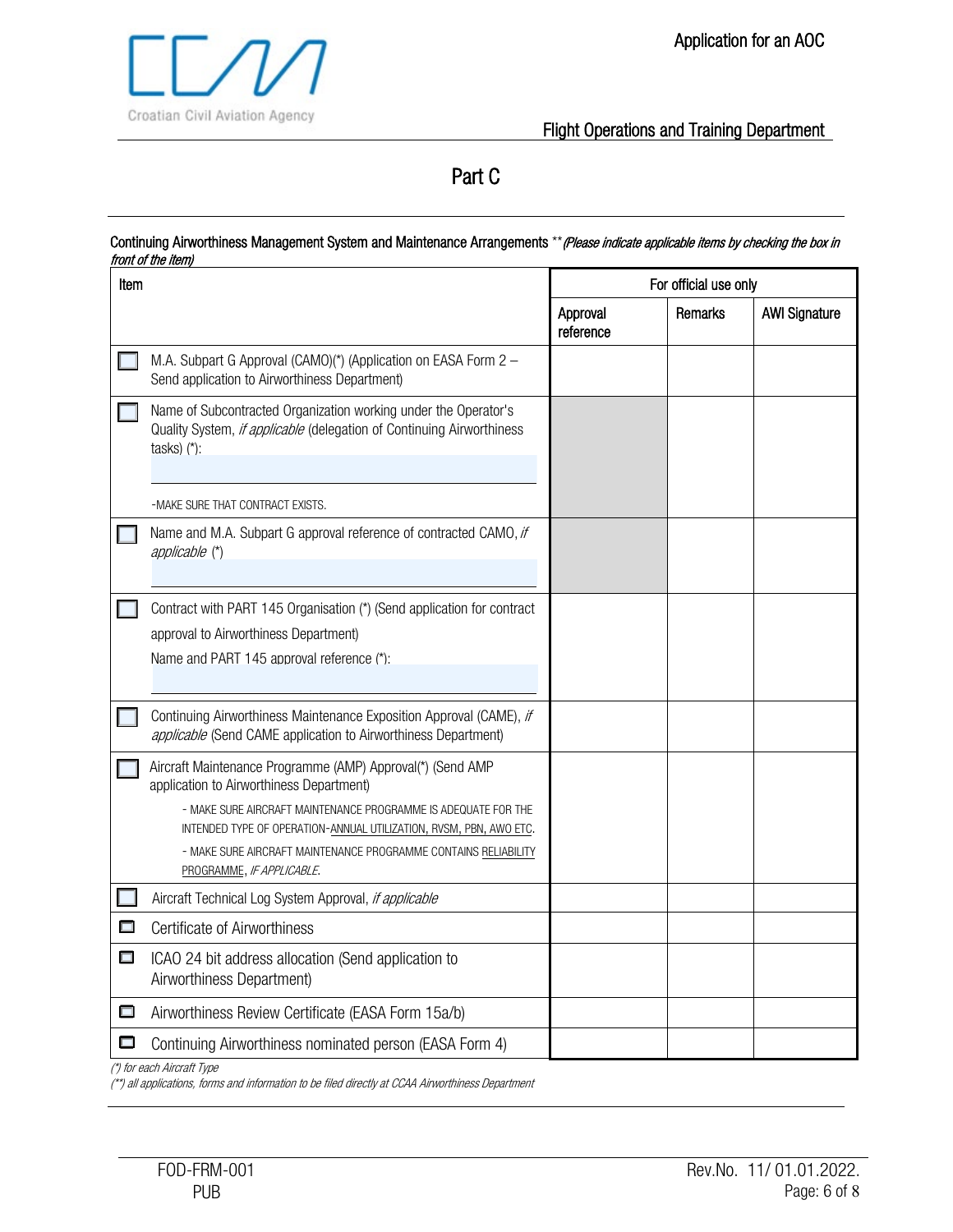Appendices (Please indicate items for which the separate application, information and evidences are provided)

| <b>Management System Personnel</b>                                                               |
|--------------------------------------------------------------------------------------------------|
| Information on the Accountable Manager                                                           |
| Evidence on the competence of the Nominated Person for Flight Operations                         |
| Evidence on the competence of the Nominated Person for Crew Training                             |
| Evidence on the competence of the Nominated Person for Ground Operations                         |
| Evidence on the competence of Safety Manager                                                     |
| Evidence on the competence of Compliance Manager                                                 |
| <b>Aircraft and FSTD</b>                                                                         |
| Certificate of Aircraft Registration                                                             |
| Aircraft registration number reservation (if applicable)                                         |
| Lease agreement (if applicable) (FOD-FRM-053)                                                    |
| ELT registration (FOD-FRM-037)                                                                   |
| Statement of compliance with Part CAT Subpart D (IDE) and Part SPA (FOD-FRM-064), (FOD-FRM-065)  |
| Statement of compliance with Part ORO Subpart 26 (FOD-FRM-063)                                   |
| <b>T</b> FSTD user approval (FOD-FRM-046), (FOD-FRM-056)                                         |
| <b>Manuals</b>                                                                                   |
| Operations Manual(s) (compliance checklists for initial certification available on request)      |
| OM-A (revised/amended pages with FOD-FRM-007 for OM revision/amendment in case of AOC variation) |
| OM-B (revised/amended pages with FOD-FRM-007 for OM revision/amendment in case of AOC variation) |
| OM-C (revised/amended pages with FOD-FRM-007 for OM revision/amendment in case of AOC variation) |
| OM-D (revised/amended pages with FOD-FRM-007 for OM revision/amendment in case of AOC variation) |
| Minimum Equipment List (MEL) (FOD-FRM-031)                                                       |
| Security Program                                                                                 |
| Security Training Program                                                                        |
| Other                                                                                            |
| Operating License (FOD-FRM-058)                                                                  |
| Request for ICAO three letter Code (if applicable)                                               |
| Foreign pilot license validation                                                                 |
| Demonstration flights                                                                            |
| please specify any other relevant information:                                                   |
|                                                                                                  |